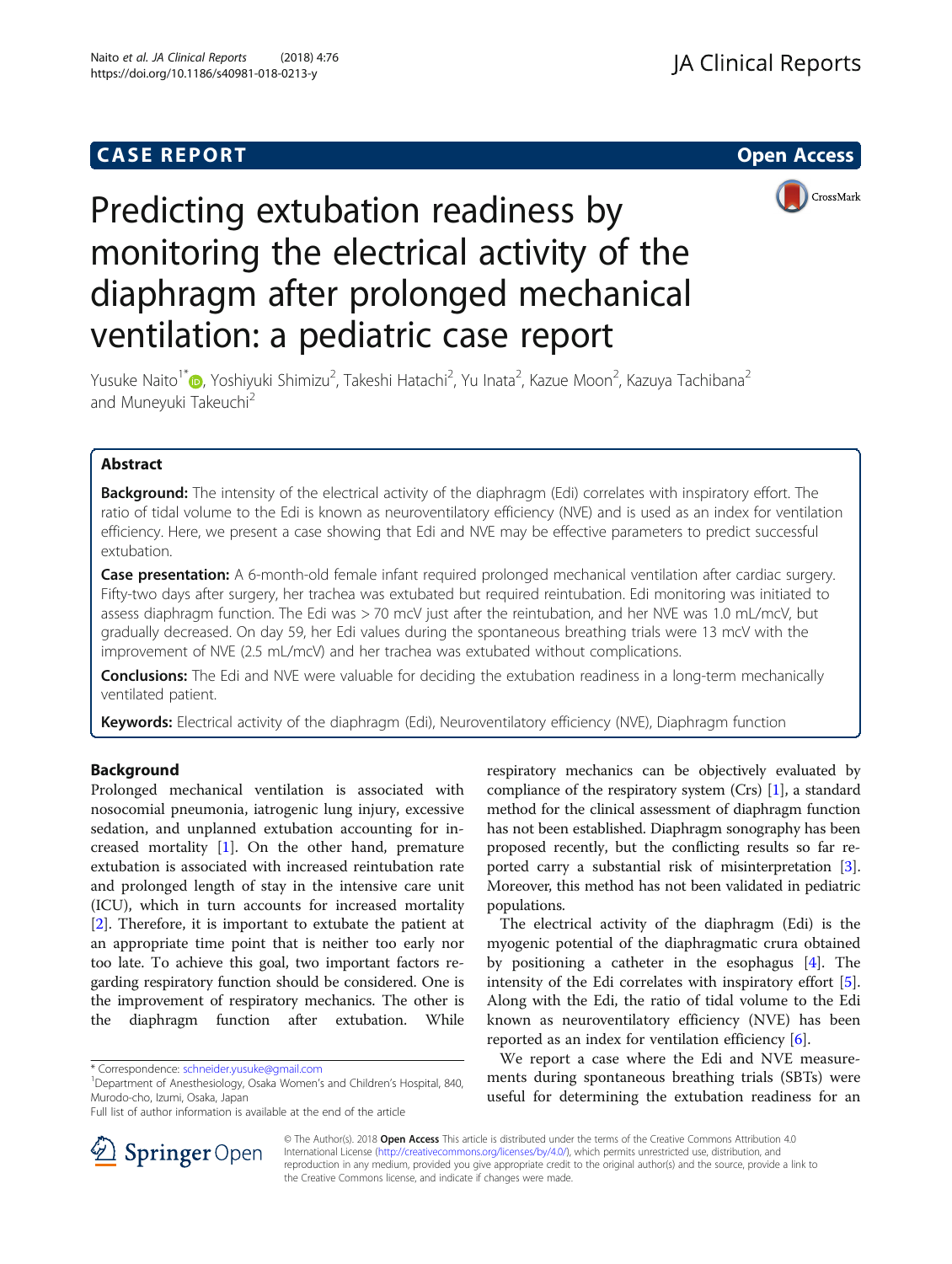<span id="page-1-0"></span>infant who failed primary extubation despite improvement in respiratory mechanics.

#### Case presentation

A 6-month-old female (body height 65 cm, body weight 6.6 kg) with tetralogy of Fallot, pulmonary artery atresia, and major aortopulmonary collateral artery (MAPCA) underwent palliative reconstruction of the right ventricular outflow tract and unifocalization of the MAPCA. Anesthesia was induced with sevoflurane, and the trachea was intubated with an uncuffed 3.0-mm tube. After induction, anesthesia was maintained with fentanyl, midazolam, and rocuronium. A total dose of 100 mcg/kg fentanyl and 1.5 mg/kg midazolam was administered during the operation. The operation was uneventful until separation from cardiopulmonary bypass, when her oxygen saturation could not be maintained due to the presumably high resistance of the pulmonary artery. Thus, she was transferred to the ICU with the sternum open, supported by venoarterial extracorporeal membrane oxygenation (ECMO). She was weaned off ECMO on the third day of admission (day 3) to the ICU. However, she required prolonged mechanical ventilation for the following reasons. First, venoarterial ECMO support was reinitiated on day 6 because an attempt of delayed sternal closure led to severe desaturation due to pulmonary hypertensive crisis. Second, percutaneous balloon dilatation of the left pulmonary artery stenosis performed on day 13 was complicated by severe bleeding from the trachea. Furthermore, on day 28, she experienced non-obstructive mesenteric ischemia and underwent exploratory laparotomy, resulting in marked abdominal distention and generalized edema.

She was finally weaned off ECMO support on day 36. The patient was sedated with dexmedetomidine, midazolam, fentanyl, and chlorpromazine hydrochloride during treatment in the ICU, but the drug doses were gradually decreased, resulting in minimum use of sedatives on day 52 (fentanyl 0.2 mcg/kg/h, midazolam 0.03 mg/kg/h, and dexmedetomidine 0.2 mcg/kg/h). On day 52, she met the extubation criteria with a rapid shallow breathing index of 6.5 and improved dynamic Crs at 0.65 mL/  $cmH<sub>2</sub>O/kg$  with no clinical signs of high airway resistance. Thus, her trachea was extubated on day 52. After extubation, ventilation and oxygenation were not problematic with high flow nasal cannula support for several hours with no clinical signs of upper airway stenosis. However, she became restless with sternal retraction several hours after extubation, suggesting increased respiratory effort. The arterial blood gas analysis showed elevated  $pCO<sub>2</sub>$  (53 mmHg), and she was reintubated 20 h after extubation.

#### Progress from reintubation to final extubation

After reintubation, Edi monitoring was initiated to assess diaphragm function. Measurements were carried out

using a 12 Fr Neurally Adjusted Ventilatory Assist (NAVA) catheter attached to a SERVO-i ventilator (Maquet Critical Care, Solna, Sweden). The catheter position was adjusted with the Edi catheter position tool equipped in the NAVA software and confirmed by daily chest X-rays. Mechanical ventilation was managed by the Synchronized Intermittent Mandatory Ventilation (SIMV) mode with pressure support (PS) and positive end-expiratory pressure (PEEP) properly applied to ensure respiratory muscle unloading. Her typical Edi values during SIMV were in the range of 10–20 mcV. Daily SBTs from 15 min to 30 min (PS 5 cmH<sub>2</sub>O, PEEP 5  $cmH<sub>2</sub>O$ ) were performed from day 53. The maximal Edi and NVE values were recorded during the SBTs (Table 1). In summary, the Edi during the SBTs was higher than 70 mcV just after the reintubation, indicating a strong inspiratory effort to deliver normal tidal volume; the Edi decreased gradually day by day while the tidal volume showed nearly constant values, leading to improvement of NVE. On day 58, her Edi values during the SBTs were 10–20 mcV, comparable to those during SIMV, and her trachea was extubated. After extubation, the patient received high-flow nasal cannula support and did not experience reintubation owing to respiratory collapse. She was discharged from the hospital without oxygen support on day 158.

#### **Discussion**

Diaphragmatic atrophy has been observed as early as 18 h after initiation of mechanical ventilation [[7\]](#page-3-0). Another study showed that the pressure-generating ability of the diaphragm decreased by 30% after 5–6 days of mechanical ventilation [\[8](#page-3-0)]. Therefore, extreme caution should be taken for diaphragm dysfunction when extubating long-term intubated patients [[9\]](#page-3-0). SBTs are commonly carried out to evaluate the readiness of extubation [\[10](#page-3-0)] Although the findings of numerous trials support the usefulness of SBTs for predicting extubation readiness in pediatric patients, it is nonetheless not 100% sensitive.

|  | Table 1 Measurement of Edi under SBT |  |  |
|--|--------------------------------------|--|--|

| Day | Edi<br>(mcV) | TV<br>(mL) | <b>RR</b> | <b>RSBI</b><br>(breaths/min) (breaths/min/mL/Kg) | <b>NVE</b><br>mL/mcV |
|-----|--------------|------------|-----------|--------------------------------------------------|----------------------|
| 53  | 70           |            |           |                                                  |                      |
| 55  | 40           | 40         | 35        | 5.6                                              | 1.0                  |
| -57 | 25           | 40         | 40        | 6.4                                              | 1.6                  |
| 58  | 22           | 35         | 42        | 7.7                                              | 1.6                  |
| 59  | 13           | 33         | 42        | 8.1                                              | 25                   |

After reintubation, Edi and NVE were recorded during daily trials of SBT. Immediately after reintubation, Edi was higher than 70 mcV but gradually decreased to 13 mcV on day 59

Edi electrical activity of the diaphragm (mcV), TV tidal volume (mL), RR respiratory rate (/min), RSBI rapid shallow breathing index (RR/{TV/body weight}), NVE neural ventilatory efficiency (mL/mcV)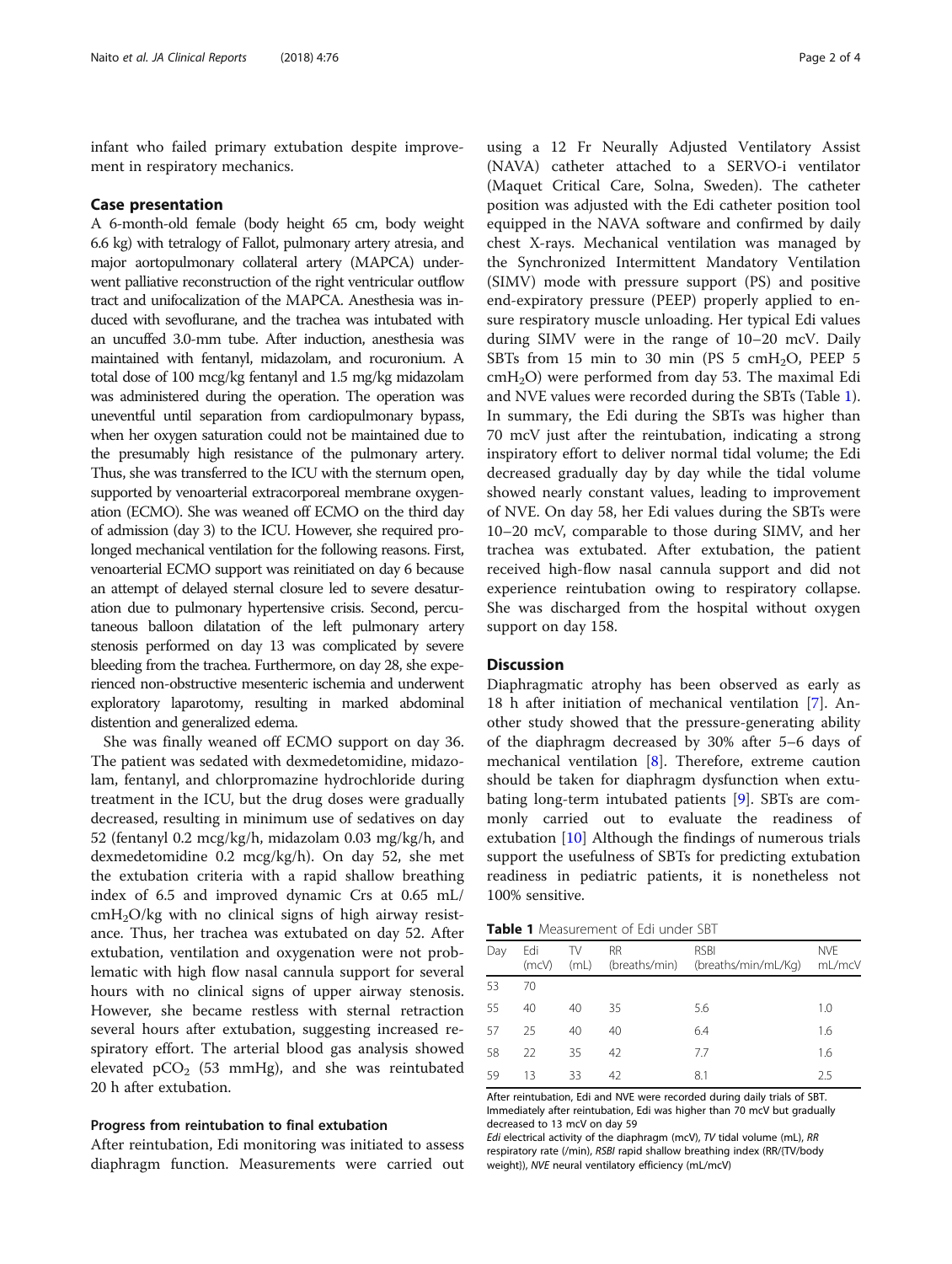The Edi reflects the respiratory drive and its response to the diaphragm, suggesting its utility as an objective monitoring tool of diaphragm function [\[11\]](#page-3-0). Especially, NVE, the value calculated as tidal volume divided by the Edi, has been reported as an index of ventilation efficiency [\[12\]](#page-3-0). Again, even if tidal volume is normal, there is a possibility of extubation failure in a situation where the Edi is high and NVE is low. Therefore, in long-term intubated patients, evaluation of the Edi and NVE over time may be helpful in determining extubation readiness.

In our case, the patient required mechanical ventilation for 50 days and the presence of severe diaphragm dysfunction was expected. The first attempt of extubation was performed with successful SBTs and improvement in Crs. In addition to this, the maximal inspiratory negative pressure was  $-77$  cm H<sub>2</sub>O, which was indicative of the ability to generate sufficient pressure [[13\]](#page-3-0). Indeed, immediately after extubation, the respiratory pattern of the patient was normal with acceptable arterial blood gas analysis, suggesting that the patient could be weaned from mechanical ventilation for a short time. However, these facts did not predict the ability to endure high workloads for a longer period. In this regard, Edi monitoring to assess NVE was useful to predict the fatigability of the diaphragm in this patient. Immediately after reintubation, the Edi value was higher than 70 mcV. Although the maximal Edi value varies among individuals, the Edi value higher than 70 mcV observed after reintubation in this case was indisputably high [\[4](#page-3-0)]. After several days of supported mechanical ventilation, the Edi values decreased while tidal volume remained constant (6–7 mL/kg), suggesting improvement of ventilatory efficiency. We finally decided to extubate the trachea of the patient on the day when the Edi during the SBTs became comparable to that during pressure support ventilation.

Moreover, the Edi refers to the myogenic potential of the diaphragmatic crura. Therefore, the Edi is not observed in fully mechanically ventilated patients. In situations when a patient does not have diaphragmatic dysfunction, weaning off from mechanical ventilation will increase tidal volume and the Edi in parallel. The optimal timing to extubate the trachea is when the tidal volume reaches acceptable values. One previous report showed that the increase in the Edi was well correlated with extubation readiness. In contrast, when patients have diaphragmatic dysfunction, the Edi and tidal volume increase with weaning from mechanical ventilation in the same manner. However, the observed Edi would reflect high effort to achieve tidal volume. If there is only information on tidal volume, clinicians might consider extubation when the tidal volume reaches an acceptable value, but this might result in extubation failure. In such

cases, the Edi might be useful to assess diaphragmatic dysfunction since the Edi is expected to decrease when diaphragmatic function recovers.

Ultrasound sonography has been recently proposed for the evaluation of the structure and function of the diaphragm [[14](#page-3-0)]. It is now rapidly gaining popularity with advances in image resolution. Ultrasonography is non-invasive and carries an advantage over other methods such as chest radiography or fluoroscopy. However, the method is prone to intra- and interobserver differences [[15](#page-3-0)]. On the contrary, Edi and NVE values are easy to obtain with no interobserver differences. The technique also allows for real-time monitoring of breathing in clinical settings. Although each technique has its own strengths and weaknesses, the relationship between the methods should be assessed in the future study.

Several limitations should be acknowledged when interpreting this case study. First, the Edi value is affected by the catheter position and impedance of the esophagus and the thoracic cavity. Thus, normal values differ among patients [[16](#page-3-0)]. Second, as mentioned previously in the "[Discussion](#page-1-0)" section, it is necessary to note that the Edi may increase and extubation may be possible and vice versa. Thus, it should be emphasized that these values should be used in conjunction with the clinical findings.

In conclusion, we have experienced a case in which the Edi and NVE were valuable for deciding the extubation readiness in a long-term mechanically ventilated patient.

#### Abbreviations

Crs: Compliance of the respiratory system; ECMO: Extracorporeal membrane oxygenation; Edi: Electrical activity of the diaphragm; ICU: Intensive care unit; MAPCA: Major aortopulmonary collateral artery; NAVA: Neurally Adjusted Ventilatory Assist; NVE: Neuroventilatory efficiency; PEEP: Positive endexpiratory pressure; PS: Pressure support; RR: Respiratory rate; SBT: Spontaneous breathing trial; SIMV: Synchronized Intermittent Mandatory Ventilation; TV: Tidal volume

#### Acknowledgements

None.

#### Funding

None.

#### Availability of data and materials

Not applicable.

#### Authors' contributions

All authors were involved in the treatment of the patient. YN collected the patient's data and drafted the manuscript. MT obtained the consent for publication from the patient's next of kin. YS, TH, YI, KT, and KM revised and edited the manuscript. All authors contributed and approved the final version of this manuscript.

#### Ethics approval and consent to participate

The consent of patient's next of kin was obtained; however, institutional review board approval was exempted because neither ethical issues nor a